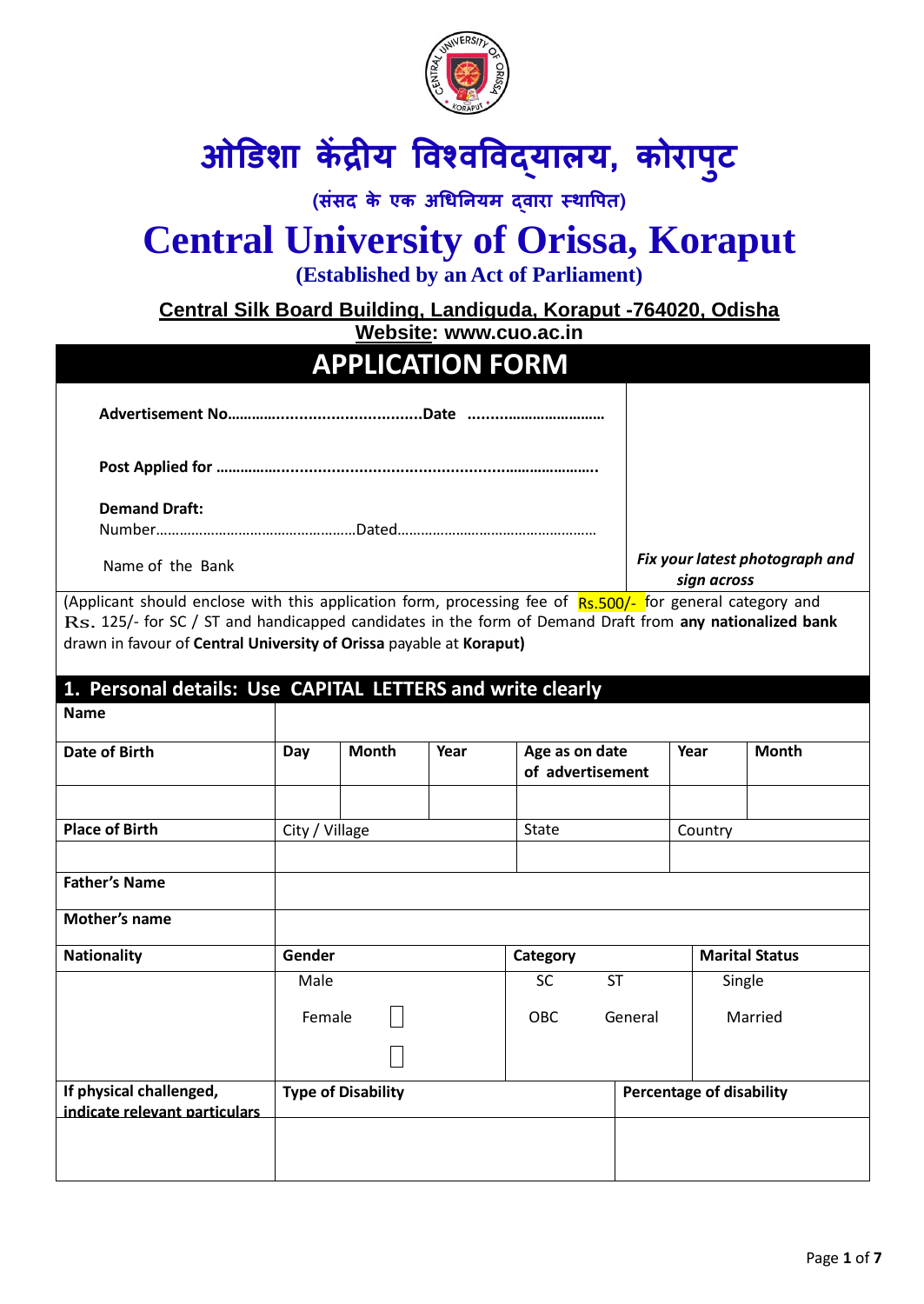| 2. Educational Qualifications: Attach self-attested photocopy of marks sheet & degree of each examination                  |                              |                                                   |      |                                 |                                                                      |                                    |                   |                                                          |                         |
|----------------------------------------------------------------------------------------------------------------------------|------------------------------|---------------------------------------------------|------|---------------------------------|----------------------------------------------------------------------|------------------------------------|-------------------|----------------------------------------------------------|-------------------------|
|                                                                                                                            |                              | Name of<br>the Board /<br><b>University</b>       | Year | <b>Marks</b><br><b>Obtained</b> | Maximum<br>marks                                                     | %age of<br>marks or<br><b>CGPA</b> | <b>Division</b>   |                                                          | <b>Subjects studied</b> |
| Matriculation<br>$(10^{th})$                                                                                               |                              |                                                   |      |                                 |                                                                      |                                    |                   |                                                          |                         |
| Higher Secondary /<br>$(10+2)$                                                                                             |                              |                                                   |      |                                 |                                                                      |                                    |                   |                                                          |                         |
| Bachelor's degree                                                                                                          |                              |                                                   |      |                                 |                                                                      |                                    |                   |                                                          |                         |
| (Name of degree)<br>Master's degree                                                                                        |                              |                                                   |      |                                 |                                                                      |                                    |                   |                                                          |                         |
| (Name of degree)                                                                                                           |                              |                                                   |      |                                 |                                                                      |                                    |                   |                                                          |                         |
| M.Phil. in                                                                                                                 |                              |                                                   |      |                                 |                                                                      |                                    |                   |                                                          |                         |
| Ph.D.<br>Topic:                                                                                                            |                              |                                                   |      |                                 |                                                                      |                                    |                   |                                                          |                         |
| Any other                                                                                                                  |                              |                                                   |      |                                 |                                                                      |                                    |                   |                                                          |                         |
|                                                                                                                            |                              |                                                   |      |                                 |                                                                      |                                    |                   |                                                          |                         |
| 3. Past Work Experience: (Please start from first appointment to the present position).<br>Add additional rows, if needed. |                              |                                                   |      |                                 |                                                                      |                                    |                   |                                                          |                         |
| Post held                                                                                                                  | Pay<br>Scale/<br><b>Band</b> | <b>Basic Pay</b><br>p.m. ( )<br>+ GP/AGP<br>$($ ) |      | Gross<br><b>Salary</b><br>p.m.  | <b>Employer</b><br>(Name &<br><b>Address of the</b><br>Organisation) |                                    | <b>Experience</b> |                                                          | Nature of<br>assignment |
|                                                                                                                            |                              |                                                   |      |                                 |                                                                      | From                               | To                | <b>Total</b><br>Experience<br>in Years/<br><b>Months</b> |                         |
|                                                                                                                            |                              |                                                   |      |                                 |                                                                      |                                    |                   |                                                          |                         |
|                                                                                                                            |                              |                                                   |      |                                 |                                                                      |                                    |                   |                                                          |                         |
|                                                                                                                            |                              |                                                   |      |                                 |                                                                      |                                    |                   |                                                          |                         |
|                                                                                                                            |                              |                                                   |      |                                 |                                                                      |                                    |                   |                                                          |                         |
|                                                                                                                            |                              |                                                   |      |                                 |                                                                      |                                    |                   |                                                          |                         |
|                                                                                                                            |                              |                                                   |      |                                 |                                                                      |                                    |                   |                                                          |                         |
| What has been your important / unique contribution(s) in the previous assignment:                                          |                              |                                                   |      |                                 |                                                                      |                                    |                   |                                                          |                         |
|                                                                                                                            |                              |                                                   |      |                                 |                                                                      |                                    |                   |                                                          |                         |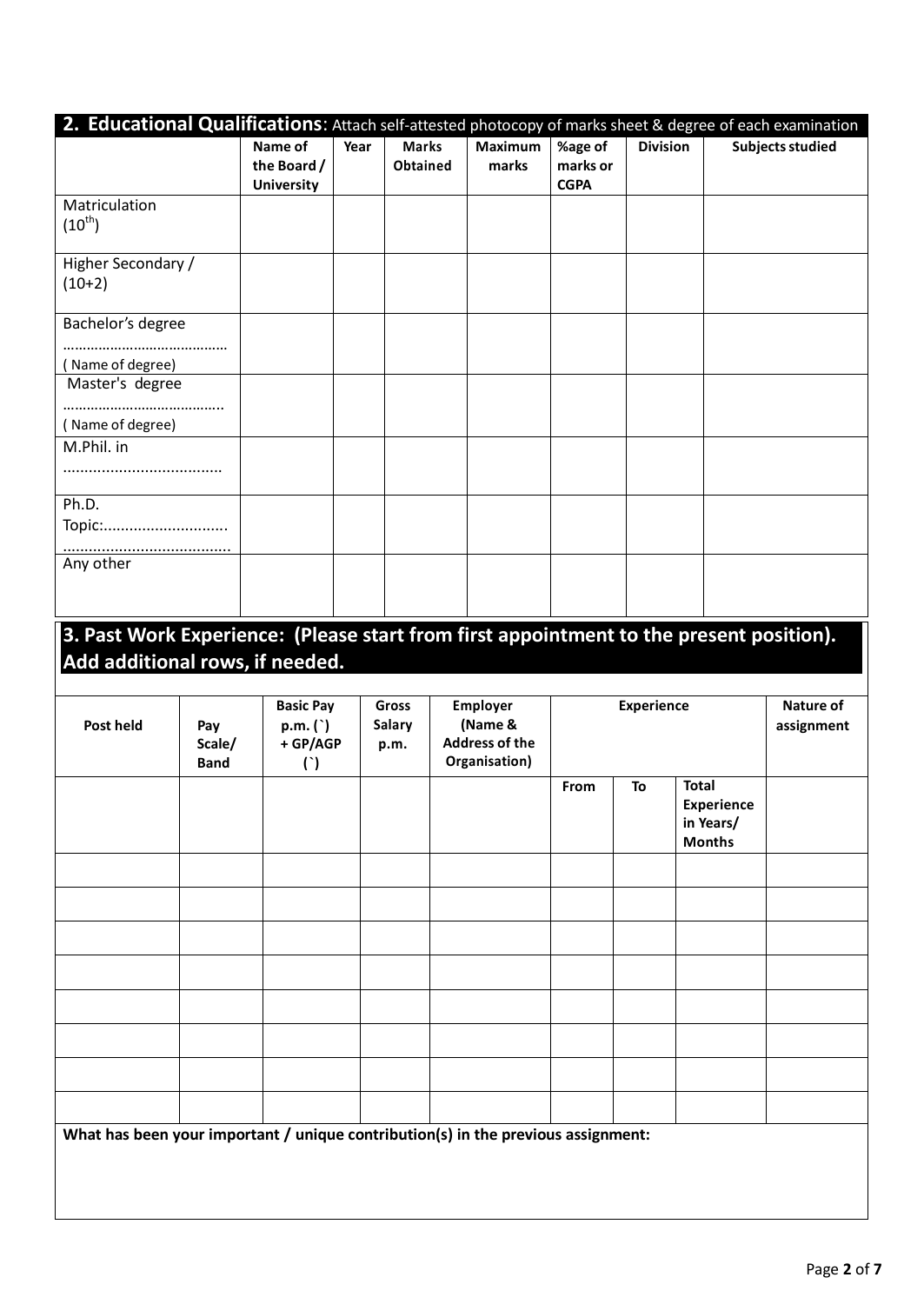| 4. Details of the Training Programmes attended: |      |                    |                               |  |  |  |
|-------------------------------------------------|------|--------------------|-------------------------------|--|--|--|
| Name of the Programme                           | Year | Duration (in days) | <b>Organising Institution</b> |  |  |  |
|                                                 |      |                    |                               |  |  |  |
|                                                 |      |                    |                               |  |  |  |
|                                                 |      |                    |                               |  |  |  |
|                                                 |      |                    |                               |  |  |  |
|                                                 |      |                    |                               |  |  |  |
|                                                 |      |                    |                               |  |  |  |

| 5. Details of the Management Development Programmes attended: |      |                    |                               |  |  |  |  |
|---------------------------------------------------------------|------|--------------------|-------------------------------|--|--|--|--|
| <b>Name of the Programme</b>                                  | Year | Duration (in days) | <b>Organising Institution</b> |  |  |  |  |
|                                                               |      |                    |                               |  |  |  |  |
|                                                               |      |                    |                               |  |  |  |  |
|                                                               |      |                    |                               |  |  |  |  |
|                                                               |      |                    |                               |  |  |  |  |
|                                                               |      |                    |                               |  |  |  |  |
|                                                               |      |                    |                               |  |  |  |  |

| 6. Details of the Orientation Programmes / Training Programmes / Workshops attended: |                                                             |  |  |  |  |  |  |
|--------------------------------------------------------------------------------------|-------------------------------------------------------------|--|--|--|--|--|--|
| Name of the Programme                                                                | Duration (in days)<br><b>Organising Institution</b><br>Year |  |  |  |  |  |  |
|                                                                                      |                                                             |  |  |  |  |  |  |
|                                                                                      |                                                             |  |  |  |  |  |  |
|                                                                                      |                                                             |  |  |  |  |  |  |
|                                                                                      |                                                             |  |  |  |  |  |  |
|                                                                                      |                                                             |  |  |  |  |  |  |
|                                                                                      |                                                             |  |  |  |  |  |  |

| 7. Details of the Refresher Programmes attended: |      |                    |                               |  |  |  |
|--------------------------------------------------|------|--------------------|-------------------------------|--|--|--|
| Name of the Programme                            | Year | Duration (in days) | <b>Organising Institution</b> |  |  |  |
|                                                  |      |                    |                               |  |  |  |
|                                                  |      |                    |                               |  |  |  |
|                                                  |      |                    |                               |  |  |  |
|                                                  |      |                    |                               |  |  |  |
|                                                  |      |                    |                               |  |  |  |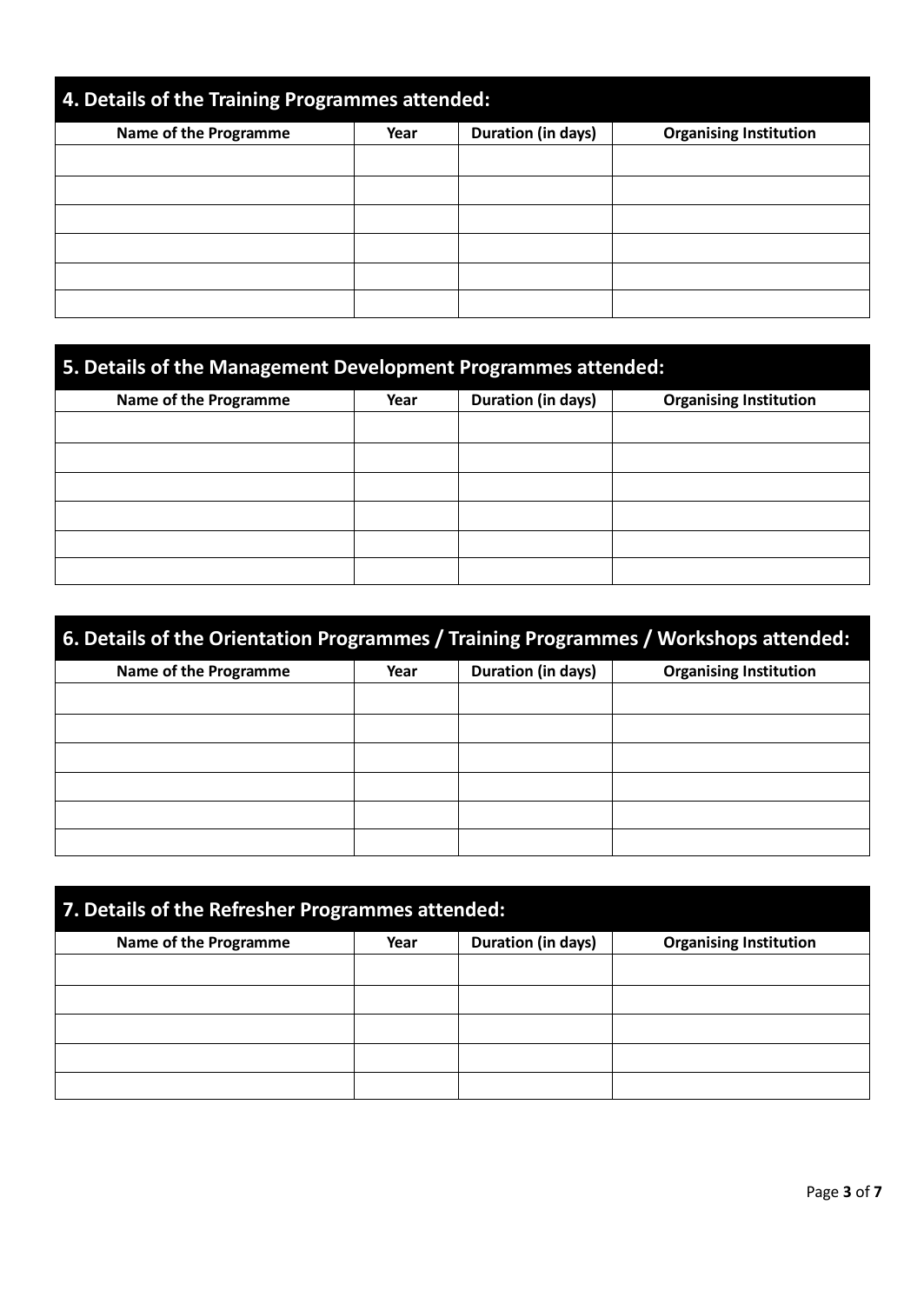| 8. Involvement in Research & Publications, if any:  |                |                              |              |  |  |  |  |
|-----------------------------------------------------|----------------|------------------------------|--------------|--|--|--|--|
| <b>Publications:</b>                                | <b>Numbers</b> | <b>Publishers / Journals</b> | Communicated |  |  |  |  |
| <b>Books</b>                                        |                |                              |              |  |  |  |  |
| Research Papers                                     |                |                              |              |  |  |  |  |
| <b>Articles</b>                                     |                |                              |              |  |  |  |  |
| Others                                              |                |                              |              |  |  |  |  |
| Research Projects undertaken                        |                |                              |              |  |  |  |  |
| Major Research Projects Completed                   |                |                              |              |  |  |  |  |
| Major Research Projects ongoing                     |                |                              |              |  |  |  |  |
| <b>Research Supervisions</b>                        |                |                              |              |  |  |  |  |
| No. of Ph.Ds produced                               |                |                              |              |  |  |  |  |
| No. of Candidates enrolled for Ph.D                 |                |                              |              |  |  |  |  |
| Participations in                                   |                |                              |              |  |  |  |  |
| <b>Seminars / Conferences/ Workshops</b>            |                |                              |              |  |  |  |  |
| No. of Papers presented in national seminars /      |                |                              |              |  |  |  |  |
| Conferences                                         |                |                              |              |  |  |  |  |
| No. of Papers presented in international seminars / |                |                              |              |  |  |  |  |
| Conferences                                         |                |                              |              |  |  |  |  |

**9. Any other Experience / Achievements / Qualifications considered to be relevant to the post applied for:**

| 10. References: Please provide names of three persons who are not related to you and<br>are familiar with your work / professional experience / accomplishment |   |   |  |  |  |  |  |
|----------------------------------------------------------------------------------------------------------------------------------------------------------------|---|---|--|--|--|--|--|
| 1                                                                                                                                                              | 2 | 3 |  |  |  |  |  |
|                                                                                                                                                                |   |   |  |  |  |  |  |
|                                                                                                                                                                |   |   |  |  |  |  |  |
|                                                                                                                                                                |   |   |  |  |  |  |  |
|                                                                                                                                                                |   |   |  |  |  |  |  |
|                                                                                                                                                                |   |   |  |  |  |  |  |
|                                                                                                                                                                |   |   |  |  |  |  |  |
|                                                                                                                                                                |   |   |  |  |  |  |  |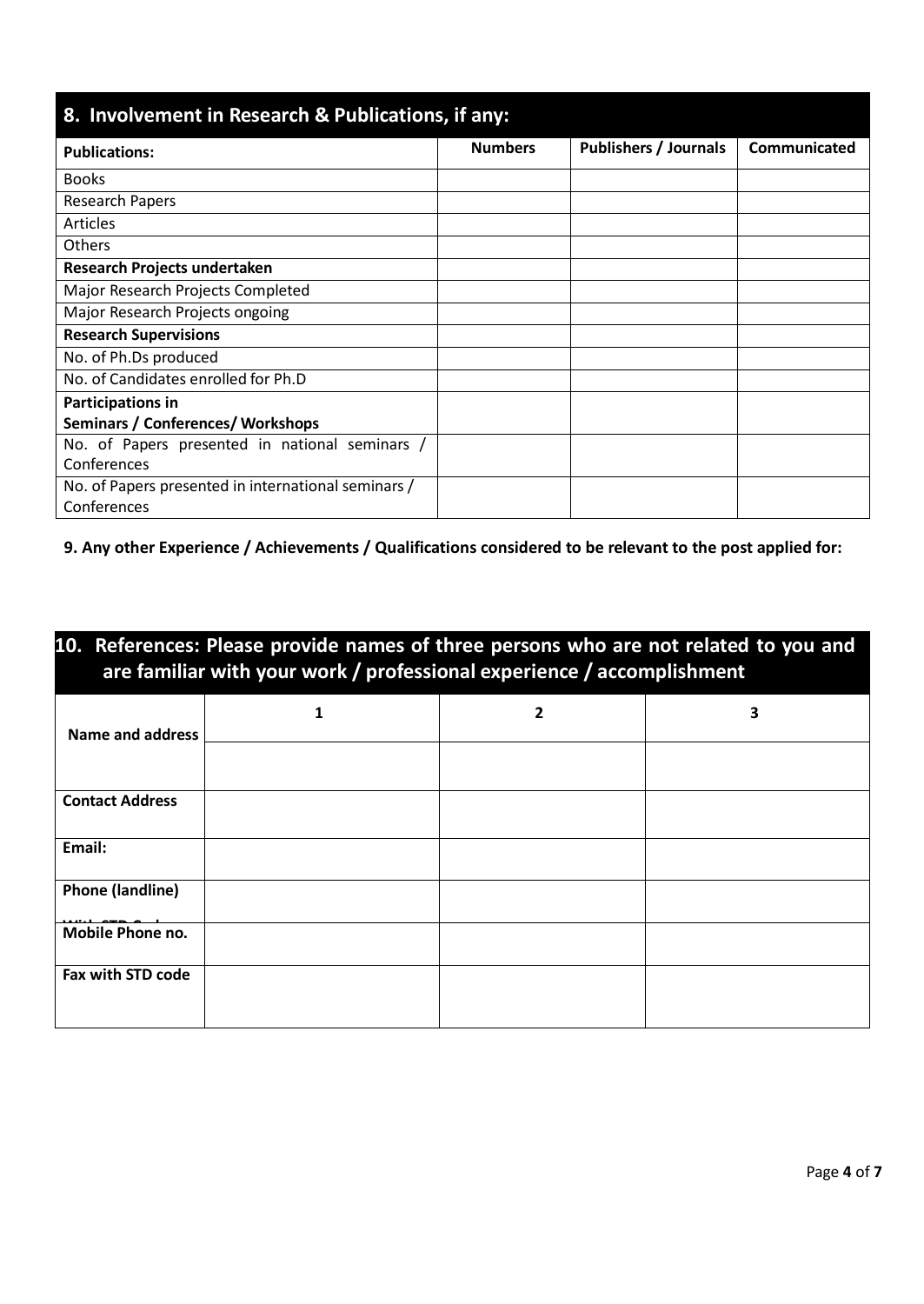| 11. Contact Details of the Applicant: |                 |                   |                          |  |  |
|---------------------------------------|-----------------|-------------------|--------------------------|--|--|
| <b>Address for Correspondence</b>     |                 |                   | <b>Permanent Address</b> |  |  |
| Name:                                 |                 | Name:             |                          |  |  |
| <b>House No:</b>                      |                 | <b>House No:</b>  |                          |  |  |
| Street:                               |                 | Street:           |                          |  |  |
| City:                                 |                 | City:             |                          |  |  |
| State:                                |                 | State:            |                          |  |  |
| <b>Pin Code:</b>                      |                 | <b>Pin Code:</b>  |                          |  |  |
|                                       |                 |                   |                          |  |  |
| Email:                                | Phone No.       | <b>Mobile No.</b> | Fax No.                  |  |  |
|                                       | (With STD Code) |                   |                          |  |  |
|                                       |                 |                   |                          |  |  |
|                                       |                 |                   |                          |  |  |

#### **DECLARATION:**

### **12. Declaration**

I, son / daughter of

hereby declare that all the particulars given in this application form are true and correct to the best of my knowledge. If anything is found false or incorrect at any stage, my candidature / appointment may be cancelled by the university without assigning any reason thereof.

**Signature of the applicant**

**Name in Capital letters**

Date: **Date: Place:** Place: **Place:** Place: **Place:** Place: **Place:** Place: **Place:** Place: **Place:** Place: **Place:** Place: **Place:** Place: Place: Place: Place: Place: Place: Place: Place: Place: Place: Place: Place: Place

**Note:**

- 1. Unsigned application is liable to be rejected and no correspondence will be entertained.
- 2. The University shall not be responsible, if any column is not filled up properly and legibly.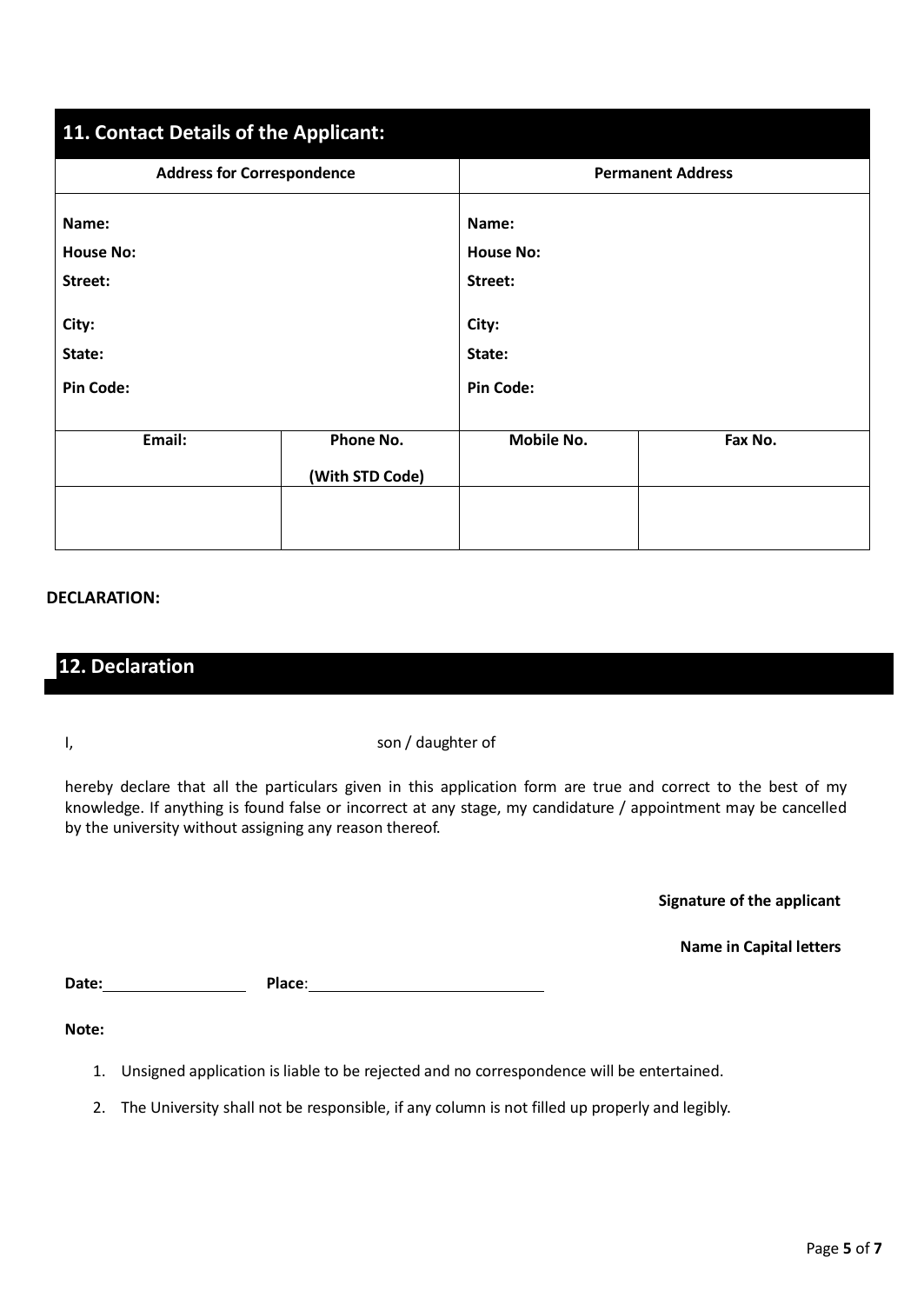## **12. Endorsement by the Employer**

(In case of in-service candidates, whether in permanent/contract/temporary capacity, the application must be endorsed/forwarded by the Head of the Department/Employer, failing which application is liable to be rejected.)

### **Forwarded to the Central University of Orissa, Koraput, Landiguda, Koraput, Odisha, India - 764112**

| The applicant Dr./Mr./Mrs/Ms.                                                                                    |                                                          |     |       |    | who has submitted this                                 |      |    |
|------------------------------------------------------------------------------------------------------------------|----------------------------------------------------------|-----|-------|----|--------------------------------------------------------|------|----|
| application for the post of                                                                                      |                                                          |     |       |    | in the Central University of Orissa, Koraput, has been |      |    |
| working in this organization namely                                                                              |                                                          |     |       |    |                                                        |      | as |
|                                                                                                                  | (name of the post), in a temporary / contract/ permanent |     |       |    |                                                        |      |    |
| effect<br>from<br>capacity<br>with                                                                               | in                                                       | the | Scale | of | Pay/Pay                                                | Band | 0f |
| $\tilde{\phantom{a}}$                                                                                            |                                                          |     |       |    |                                                        |      |    |
| increment is due on example and the set of the set of the set of the set of the set of the set of the set of the |                                                          |     |       |    |                                                        |      |    |
| Further, it is certified that no disciplinary / vigilance case has ever been held or contemplated or is pending  |                                                          |     |       |    |                                                        |      |    |
| against the said applicant. There is no objection for his / her application being considered by the Central      |                                                          |     |       |    |                                                        |      |    |
| University of Orissa, Koraput.                                                                                   |                                                          |     |       |    |                                                        |      |    |
|                                                                                                                  |                                                          |     |       |    |                                                        |      |    |
|                                                                                                                  |                                                          |     |       |    | (Signature of the forwarding officer)                  |      |    |

**Name:** 

**Designation:** 

**Place:** 

**Date:** 

**(Seal)**